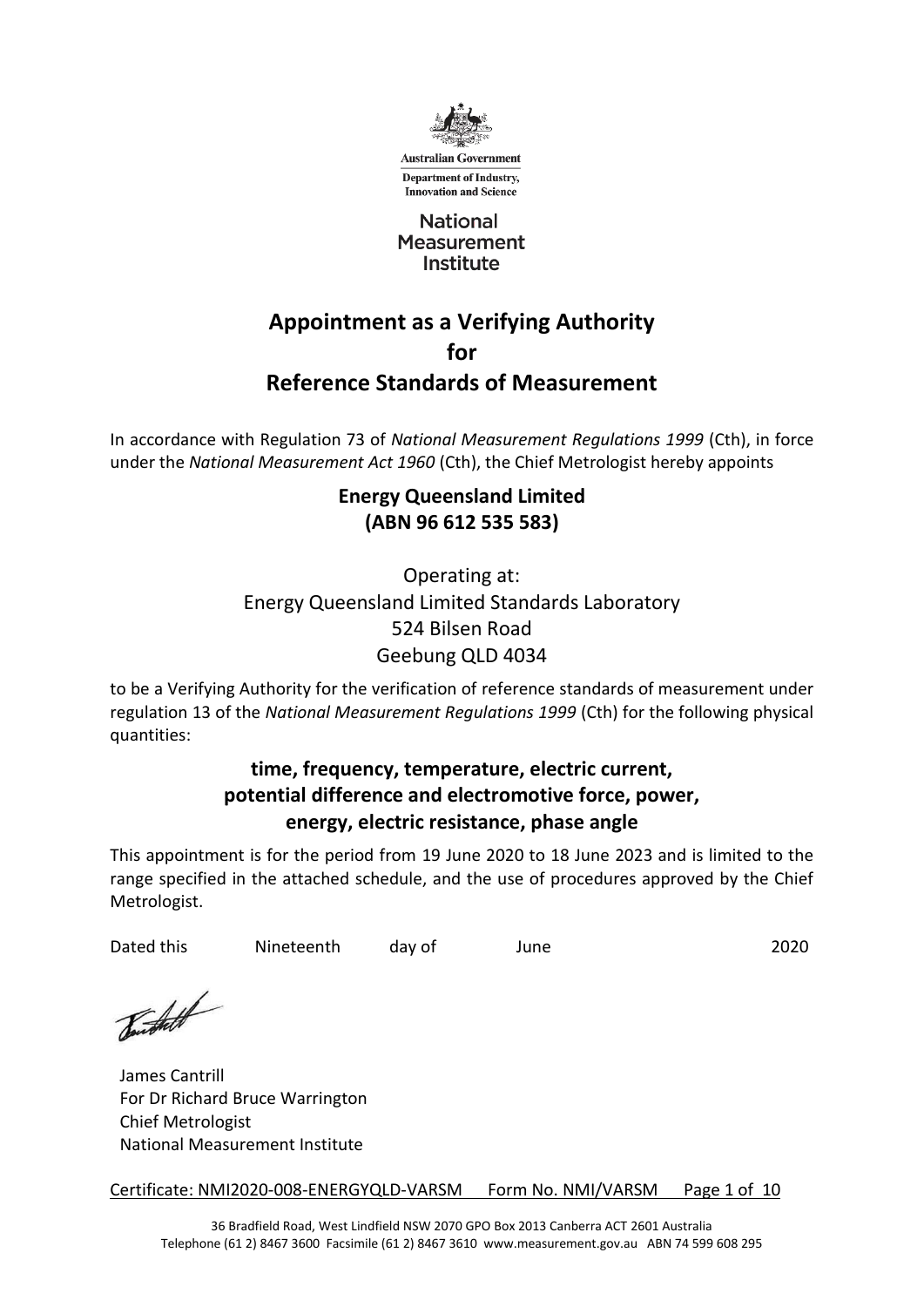# **Schedule to Appointment as a Verifying Authority for Reference Standards of Measurement**

# **Energy Queensland Limited (ABN 96 612 535 583)**

### Operating at: Energy Queensland Limited Standards Laboratory 524 Bilsen Road Geebung QLD 4034

| <b>Physical Quantity</b>          | <b>Range of Standard</b>              | Least<br><b>Uncertainty</b> |
|-----------------------------------|---------------------------------------|-----------------------------|
| Time                              |                                       |                             |
| Time interval meters<br>$\bullet$ | from 0.1 $\mu$ s to 10 <sup>4</sup> s | $0.1$ ns/s                  |
| <b>Frequency</b>                  |                                       |                             |
| Frequency meters<br>$\bullet$     | from 10 mHz to 225 MHz                | $1$ in $10^{10}$            |
| Counters<br>$\bullet$             | from 10 mHz to 225 MHz                | 1 in $10^{10}$              |
| <b>Temperature</b>                |                                       |                             |
| Rare metal<br>$\bullet$           | from 0°C to 100°C                     | $0.1^{\circ}$ C             |
| thermocouples                     | from 100°C to 200°C                   | $0.2^{\circ}$ C             |
|                                   | from 200°C to 300°C                   | $0.3^{\circ}$ C             |
|                                   | from 300°C to 400°C                   | $0.5^{\circ}$ C             |
|                                   | from 400°C to 500°C                   | $1.5^{\circ}$ C             |
|                                   | from 500°C to 1100°C                  | $2.0^{\circ}$ C             |

Burthett

James Cantrill For Dr Richard Bruce Warrington Chief Metrologist National Measurement Institute

Certificate: NMI2020-008-ENERGYQLD-VARSM Form No. NMI/VARSM Page 2 of 10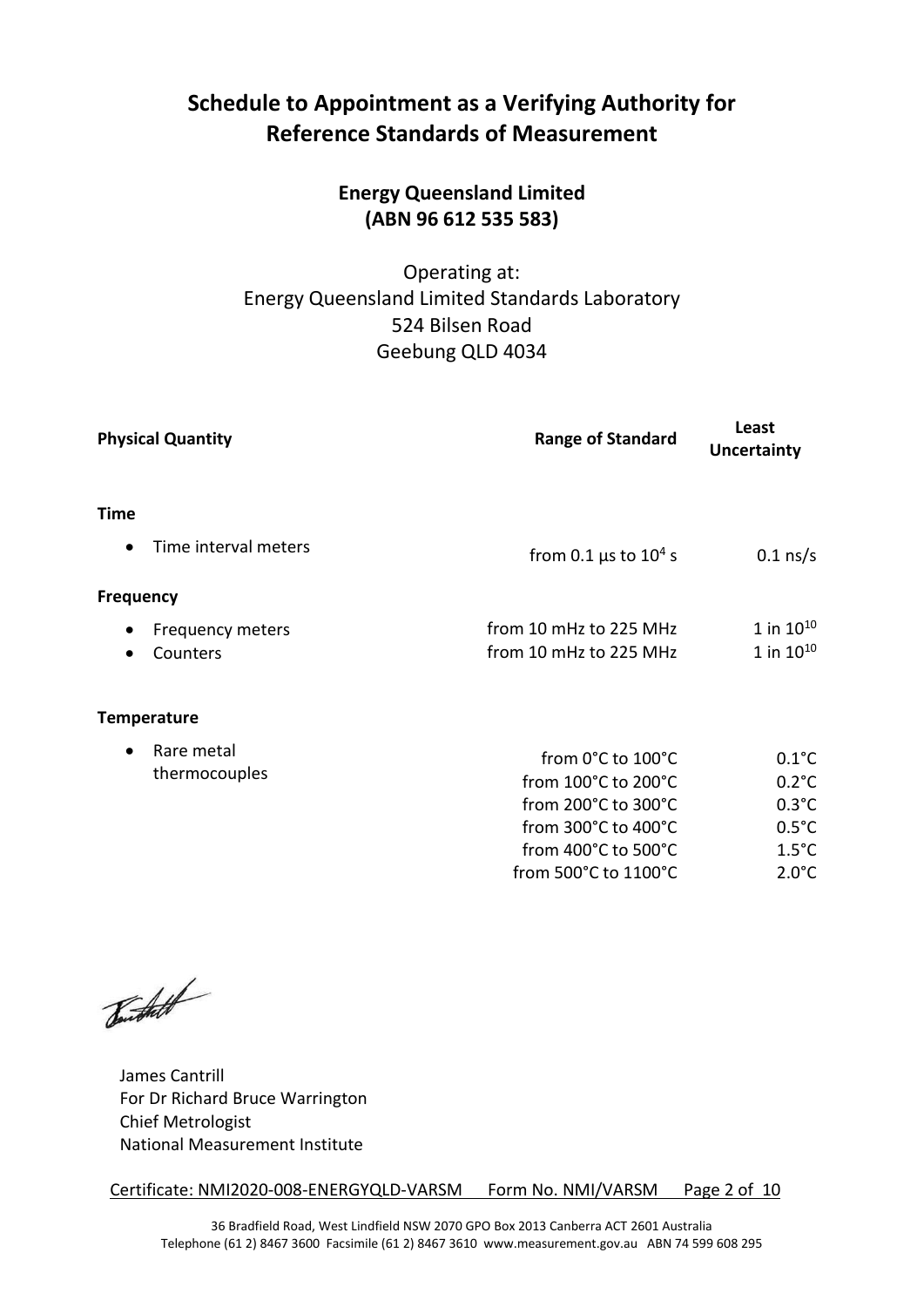| Base metal<br>thermocouples                      | from $-50^{\circ}$ C to $100^{\circ}$ C<br>from $100^{\circ}$ C to $20^{\circ}$ OC<br>from $200^{\circ}$ C to $30^{\circ}$ OC<br>from $300^{\circ}$ C to $400^{\circ}$ C<br>from $400^{\circ}$ C to 500 $^{\circ}$ C<br>from 500°C to 1100°C | $0.1^{\circ}$ C<br>$0.2^{\circ}$ C<br>$0.3^{\circ}$ C<br>$0.5^{\circ}$ C<br>$1.5^{\circ}$ C<br>$2.0^{\circ}$ C      |
|--------------------------------------------------|----------------------------------------------------------------------------------------------------------------------------------------------------------------------------------------------------------------------------------------------|---------------------------------------------------------------------------------------------------------------------|
| Metallic resistance<br>$\bullet$<br>thermometers | from -50°C to 0°C<br>at 0°C<br>from 0°C to 200°C<br>from $200^{\circ}$ C to $300^{\circ}$ C<br>from $300^{\circ}$ C to $400^{\circ}$ C<br>from $400^{\circ}$ C to $500^{\circ}$ C                                                            | $0.1^{\circ}$ C<br>$0.007^{\circ}$ C<br>$0.02^{\circ}$ C<br>$0.08^{\circ}$ C<br>$0.17^{\circ}$ C<br>$1.5^{\circ}$ C |

| Semi-conductor           | from $0^{\circ}$ C to $80^{\circ}$ C<br>from 80°C to 200°C | $0.1^{\circ}$ C<br>$0.5^{\circ}$ C |
|--------------------------|------------------------------------------------------------|------------------------------------|
| Surface probes           | from $21^{\circ}$ C to $25^{\circ}$ C                      | $0.6^{\circ}$ C                    |
|                          | from 30°C to 50°C                                          | $1.1^{\circ}$ C                    |
|                          | from 50°C to 100°C                                         | $1.3^{\circ}$ C                    |
|                          | from 100°C to 200°C                                        | $1.6^{\circ}$ C                    |
|                          | from 200°C to 300°C                                        | $2.0^{\circ}$ C                    |
|                          | from $300^{\circ}$ C to $350^{\circ}$ C                    | $2.2^{\circ}C$                     |
| Radiation pyrometers     |                                                            |                                    |
| (infra-red thermometers) | from 23°C to 260°C                                         | 5.0°C.                             |
|                          | thermometers                                               |                                    |

Toutheth

James Cantrill For Dr Richard Bruce Warrington Chief Metrologist National Measurement Institute

Certificate: NMI2020-008-ENERGYQLD-VARSM Form No. NMI/VARSM Page 3 of 10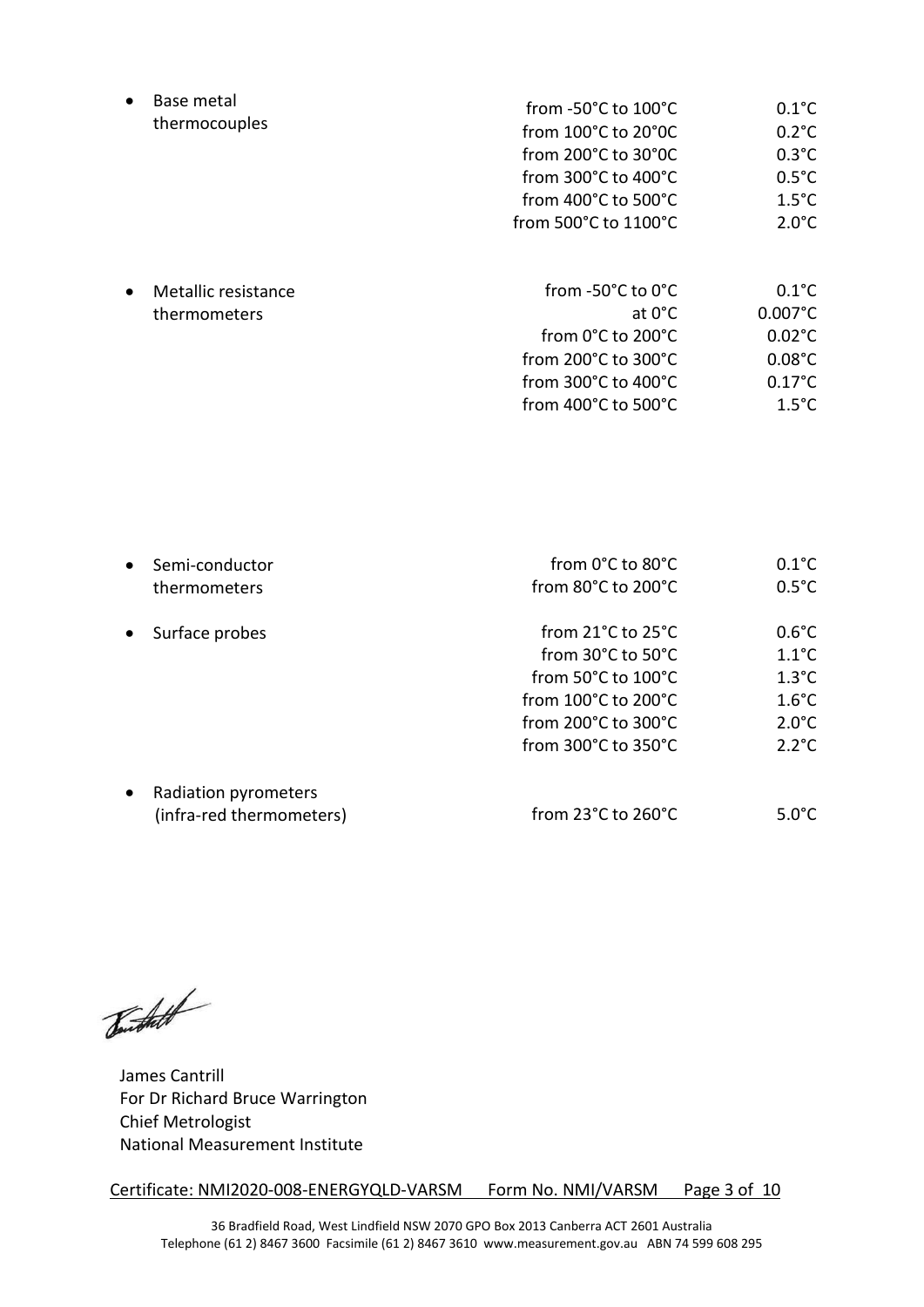### **Digital temperature indicator systems**

| Rare metal          | from °0C to 100°C    | $0.1^{\circ}$ C   |
|---------------------|----------------------|-------------------|
| thermocouples       | from 100°C to 200°C  | $0.2^{\circ}C$    |
|                     | from 200°C to 300°C  | $0.3^{\circ}$ C   |
|                     | from 300°C to 400°C  | $0.5^{\circ}$ C   |
|                     | from 400°C to 500°C  | $1.5^{\circ}$ C   |
|                     | from 500°C to 1100°C | $2.0^{\circ}$ C   |
| <b>Base metal</b>   | from -50°C to 100°C  | $0.1^{\circ}$ C   |
| thermocouples       | from 100°C to 20°0C  | $0.2^{\circ}$ C   |
|                     | from 200°C to 300°C  | $0.3^{\circ}$ C   |
|                     | from 300°C to 400°C  | $0.5^{\circ}$ C   |
|                     | from 400°C to 500°C  | $1.5^{\circ}$ C   |
|                     | from 500°C to 1100°C | $2.0^{\circ}$ C   |
| Metallic resistance | from -50°C to 0°C    | $0.1^{\circ}$ C   |
| thermometers        | at 0°C               | $0.007^{\circ}$ C |
|                     | from 0°C to 200°C    | $0.02^{\circ}$ C  |
|                     | from 200°C to 300°C  | $0.08^{\circ}$ C  |
|                     | from 300°C to 400°C  | $0.17^{\circ}$ C  |
|                     | from 400°C to 500°C  | $1.5^{\circ}$ C   |
| Semi-conductor      | from 0°C to 80°C     | $0.1^{\circ}$ C   |
| thermometers        | from 80°C to 200°C   | $0.5^{\circ}$ C   |
| Surface probes      | from 21°C to 25°C    | $0.6^{\circ}$ C   |
|                     | from 30°C to 50°C    | $1.1^{\circ}$ C   |
|                     | from 50°C to 100°C   | $1.3^{\circ}$ C   |
|                     | from 100°C to 200°C  | $1.6^{\circ}$ C   |
|                     | from 200°C to 300°C  | $2.0^{\circ}$ C   |
|                     | from 300°C to 350°C  | $2.2^{\circ}C$    |

Toutheth

James Cantrill For Dr Richard Bruce Warrington Chief Metrologist National Measurement Institute

Certificate: NMI2020-008-ENERGYQLD-VARSM Form No. NMI/VARSM Page 4 of 10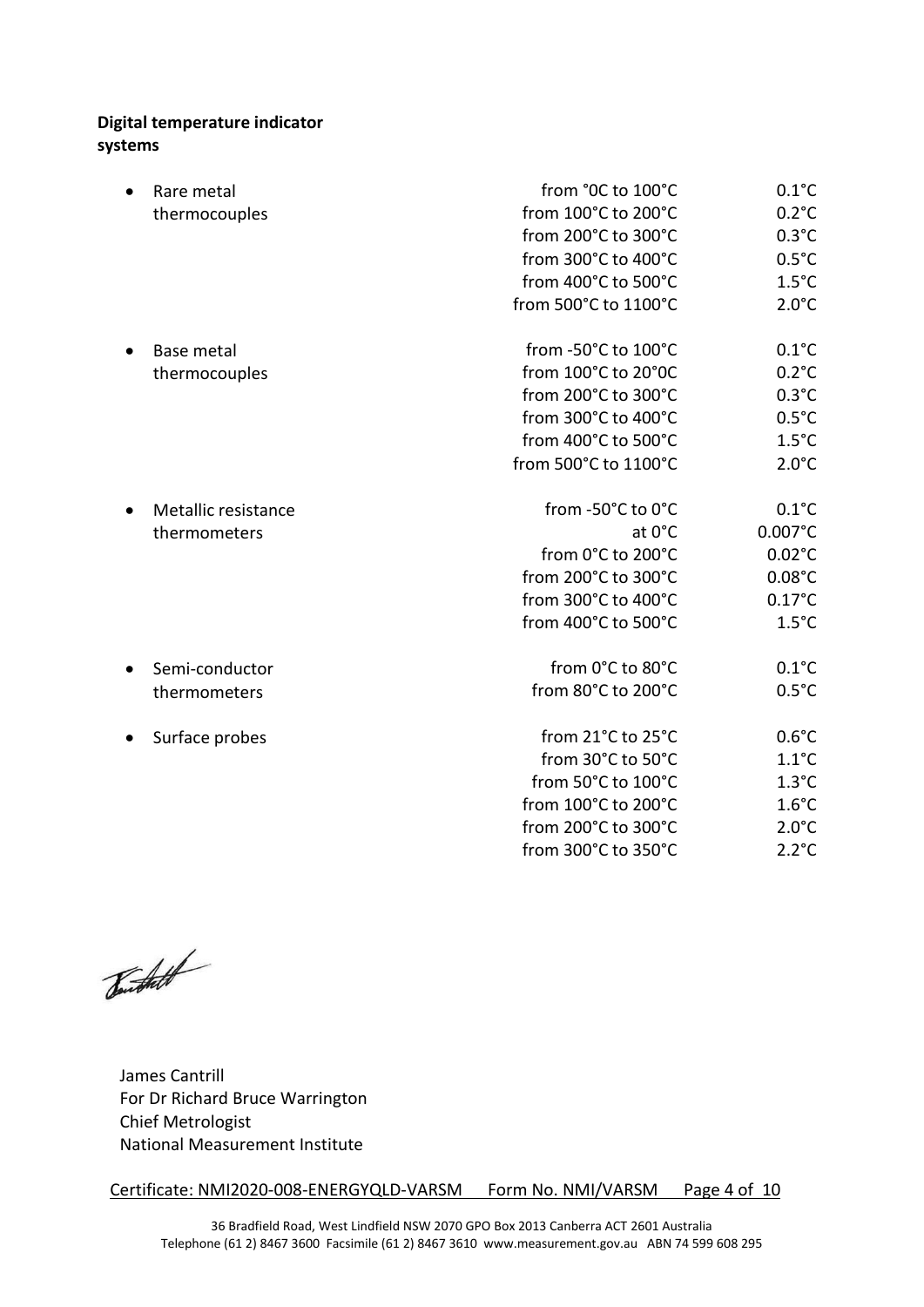#### **Electric Current**

| <b>Current transformers</b>                                   | from 0.5 A to 3 000 A at 50 Hz                                           | 0.02%<br>for current<br>error            |
|---------------------------------------------------------------|--------------------------------------------------------------------------|------------------------------------------|
|                                                               |                                                                          | $0.02$ crad<br>for phase<br>displacement |
| Instrument calibrators<br>$\bullet$<br>(D.C. current)         | at 0 A<br>from 20 $\mu$ A to 10 A<br>from 10 A to 100 A                  | $0.01$ nA<br>0.005%<br>0.01%             |
| Instrument calibrators<br>$\bullet$<br>(A.C. current)         | from 30 µA to 20 A at 40 Hz to 1 kHz<br>from 20 A to 120 A at 50 Hz      | 0.05%<br>0.1%                            |
| D.C. ammeters<br>$\bullet$                                    | at 0 A<br>from 20 µA to 10 A<br>from 10 A to 100 A                       | $0.01$ nA<br>0.005%<br>0.01%             |
| D.C. Clamp meters<br>$\bullet$                                | up to 1000 A                                                             | 0.7%                                     |
| A.C. ammeters                                                 | from 30 $\mu$ A to 20 A at 40 Hz to 1 kHz<br>from 20 A to 120 A at 50 Hz | 0.05%<br>0.1%                            |
| A.C. Clamp meters                                             | up to 1000 A at 50 Hz                                                    | 0.7%                                     |
| <b>Potential Difference and</b><br><b>Electromotive Force</b> |                                                                          |                                          |

#### **Voltage standards**

| Electronic E.M.F. | at 1.018 V | $0.7 \mu V/V$ |
|-------------------|------------|---------------|
| reference devices | at 10 V    | $0.5 \mu V/V$ |

Burstaff

James Cantrill For Dr Richard Bruce Warrington Chief Metrologist National Measurement Institute

Certificate: NMI2020-008-ENERGYQLD-VARSM Form No. NMI/VARSM Page 5 of 10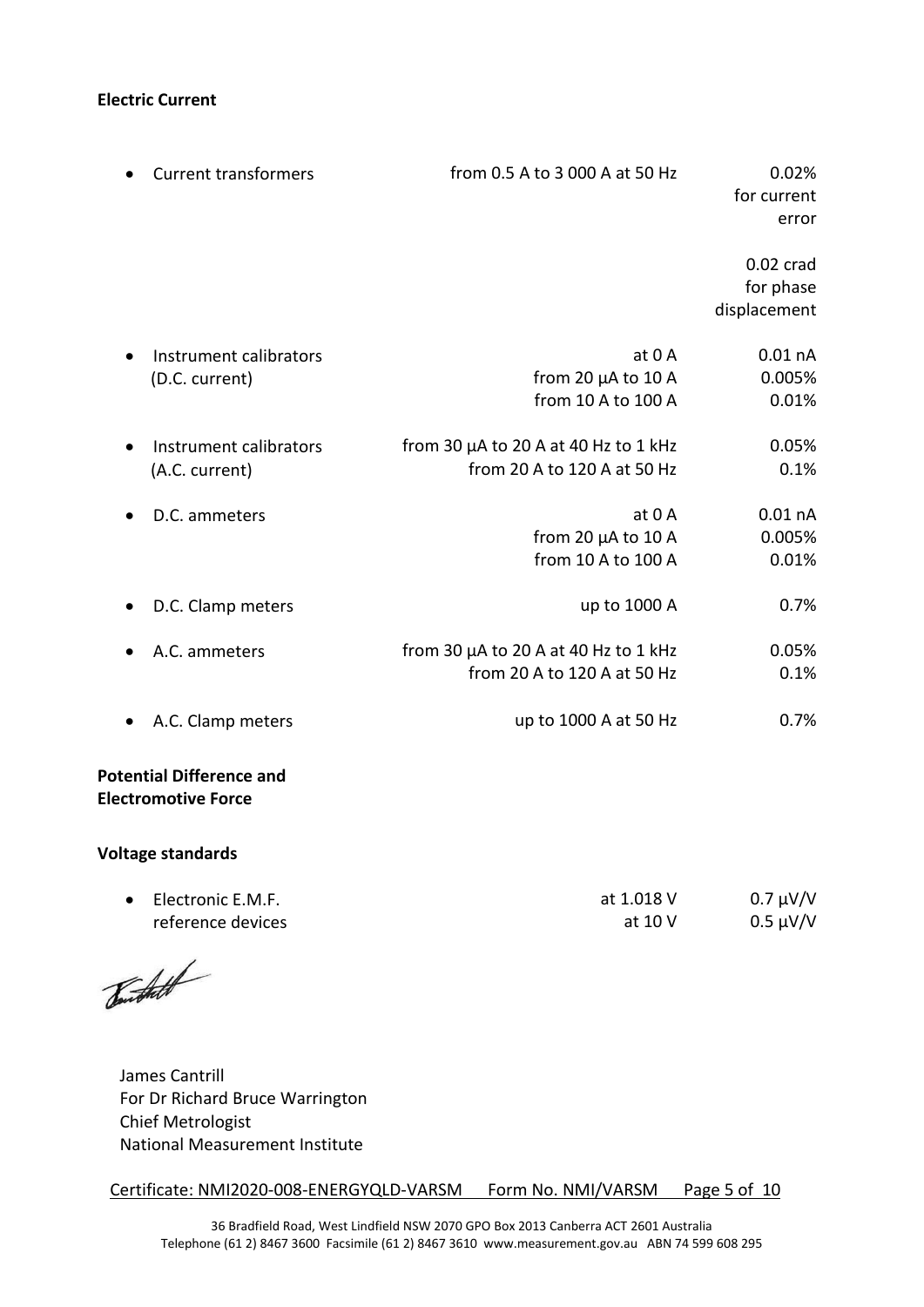|           | Instrument calibrators                   | at 0 V                                      | $0.02 \mu V$            |
|-----------|------------------------------------------|---------------------------------------------|-------------------------|
|           | (D.C. voltage)                           | up to 1 100 V                               | $5 \mu V/V + 0.1 \mu V$ |
| $\bullet$ | Instrument calibrators<br>(A.C. voltage) | from 1 mV to 100 mV and 40 Hz to 1<br>kHz   | 0.2%                    |
|           |                                          | from 100 mV to 500 mV and 40 Hz<br>to 1 kHz | 0.02%                   |
|           |                                          | from 0.5 V to 300 V and 40 Hz to 20<br>kHz  | 0.01%                   |
|           |                                          | from 300 V to 1000 V and 40 Hz to 1<br>kHz  | 0.01%                   |
|           |                                          | from 300 V to 1000 V and 1 kHz to<br>20 kHz | 0.02%                   |
|           | D.C. voltmeters                          | at $0V$                                     | $0.02 \mu V$            |
|           |                                          | up to 1 100 V                               | $5 \mu V/V + 0.1 \mu V$ |

| $\bullet$ | A.C. voltmeters | from 1 mV to 100 mV and 40 Hz to 1 kHz             | 0.2%  |
|-----------|-----------------|----------------------------------------------------|-------|
|           |                 | from 100 mV to 500 mV and 40 Hz to 1<br><b>kHz</b> | 0.02% |
|           |                 | from 0.5 V to 300 V and 40 Hz to 20 kHz            | 0.01% |
|           |                 | from 300 V to 1000 V at 40 Hz to 1 kHz             | 0.01% |
|           |                 | from 300 V to 1000 V and 1 kHz to 20<br>kHz        | 0.02% |

Toutheth

James Cantrill For Dr Richard Bruce Warrington Chief Metrologist National Measurement Institute

Certificate: NMI2020-008-ENERGYQLD-VARSM Form No. NMI/VARSM Page 6 of 10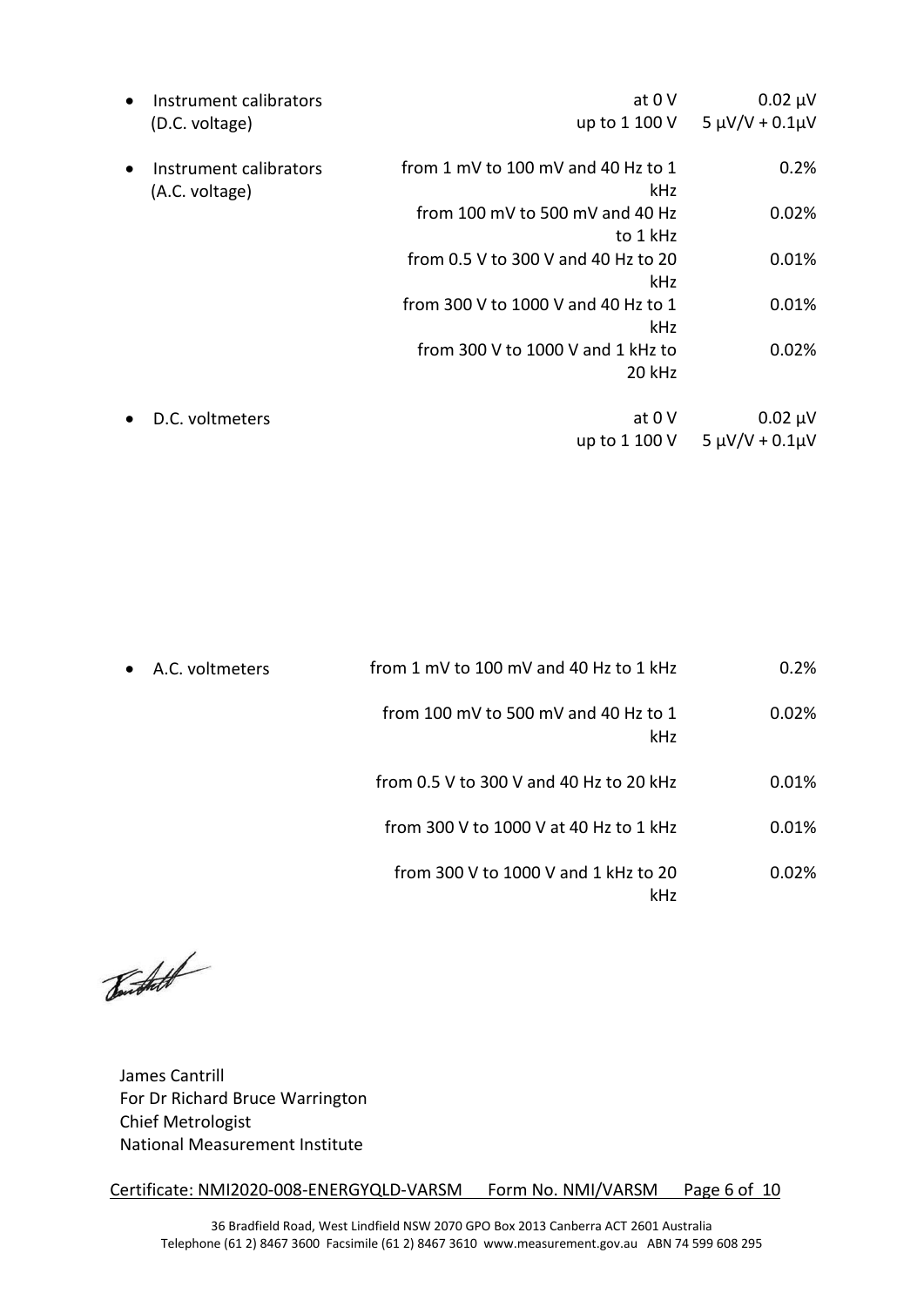#### **Power**

**D.C. Power** 

| Wattmeters                           | up to 1000 V and 100 A on d.c.          | 0.01%               |
|--------------------------------------|-----------------------------------------|---------------------|
| A.C. Active and Reactive Power       |                                         |                     |
| Wattmeters                           |                                         |                     |
| Single phase wattmeters<br>$\bullet$ | from 63.5 V to 300 V and 5 mA to 20 A   | $0.04\%/cos \Phi$   |
|                                      | from 240 V to 320 V at 5 mA to 120 A    | $0.04\%/cos \Phi$   |
|                                      | at 40 Hz to 60 Hz                       | $0.04\%/cos \Phi$   |
| Three phase wattmeters<br>$\bullet$  | from $63.5$ V P-N to 415 P-P V and 5 mA | $0.1\%$ /cos $\Phi$ |
|                                      | to 60 A                                 |                     |
| <b>Varmeters</b>                     | from 63.5 V to 240 V and 10 mA to 60 A  | 0.2%                |
|                                      | at 240 V from 5 mA to 10 mA             | 0.2%                |
|                                      | at 50 $Hz$                              | 0.2%                |

#### **Energy**

### **A.C. Active and Reactive Energy**

|              | (From 40 Hz to 60 Hz)                               |                  |
|--------------|-----------------------------------------------------|------------------|
|              |                                                     |                  |
| single phase | from 60 V to 300 V and 5 mA to 120 A                | $0.01\%/Cos\Phi$ |
| three phase  | from 60 V to 300 V and 5 mA to 60 A                 | $0.01\%/Cos\Phi$ |
|              |                                                     |                  |
|              | <b>Electricity meters</b><br><b>Watthour meters</b> |                  |

| <b>Varhour meters</b> | from 63.5 V to 300 V and 5 mA to 100 A | 0.05% |
|-----------------------|----------------------------------------|-------|
|                       | at sin <b>D</b>                        |       |
|                       | from 1 to 0.25 at 50 Hz                | 0.05% |

Touristet

James Cantrill For Dr Richard Bruce Warrington Chief Metrologist National Measurement Institute

Certificate: NMI2020-008-ENERGYQLD-VARSM Form No. NMI/VARSM Page 7 of 10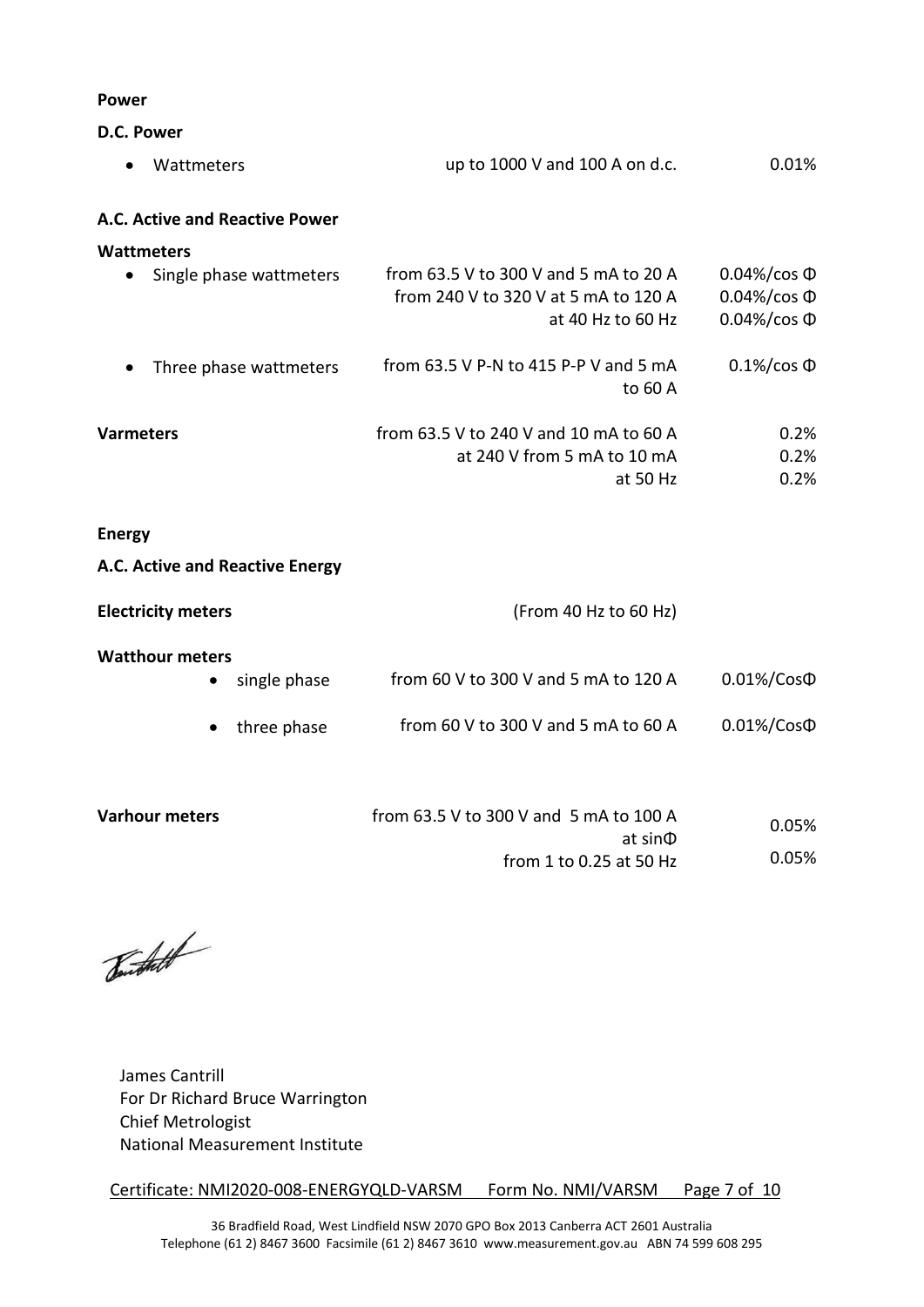#### **Electric Resistance**

| Precision resistors,                       | from 10 $\mu\Omega$ to 10 m $\Omega$              | $0.05% + 1 \mu\Omega$               |
|--------------------------------------------|---------------------------------------------------|-------------------------------------|
| resistance boxes and                       | from 10 m $\Omega$ to 1 $\Omega$                  | $20 \mu\Omega/\Omega + 1\mu\Omega$  |
| conductance boxes                          | at $0\Omega$                                      | $0.8 \mu\Omega$                     |
| Ohmmeters, D.C.                            | from 1 $\Omega$ to 10 k $\Omega$                  | 5 μΩ/Ω                              |
| bridges                                    | from 10 k $\Omega$ to 1 M $\Omega$                | $10 \mu$ Ω/Ω                        |
|                                            | from 1 M $\Omega$ to 10 M $\Omega$                | $20 \muΩ/Ω$                         |
|                                            | from 10 M $\Omega$ to 1000 M $\Omega$ up to 200 V | 0.5%                                |
| Volt ratio boxes and<br>potential dividers | up to 1000 V                                      | $10 \mu$ Ω/Ω                        |
| Instrument calibrators                     | from 10 $\mu\Omega$ to 10 m $\Omega$              | $0.05% + 1 \mu\Omega$               |
| (D.C. Resistance)                          | from 10 m $\Omega$ to 1 $\Omega$                  | $20 \mu\Omega/\Omega + 1 \mu\Omega$ |
|                                            | at $0 \Omega$                                     | $0.8 \mu\Omega$                     |
|                                            | from 1 $\Omega$ to 10 k $\Omega$                  | 5 μΩ/Ω                              |
|                                            | from to 10 kQ to 1 MQ                             | $10 \mu$ Ω/Ω                        |
|                                            | from 1 M $\Omega$ to 10 M $\Omega$                | $20 \mu\Omega/\Omega$               |
|                                            | from 10 M $\Omega$ to 1 000 M $\Omega$            | 0.5%                                |
| DC shunts                                  | with currents to 100 A                            |                                     |
|                                            | from 10 $\mu\Omega$ to 10 m $\Omega$              | $0.05% + 1 \mu\Omega$               |
|                                            | from 10 m $\Omega$ to 1 $\Omega$                  | $20 \mu\Omega/\Omega + 1 \mu\Omega$ |
| Resistance                                 | excluding a.c. bridges                            |                                     |
| temperature bridges                        | at $0 \Omega$                                     | $0.8 \mu\Omega$                     |
|                                            | from 1 $\Omega$ to 10 k $\Omega$                  | 5 μ $\Omega/\Omega$                 |
| <b>Phase Angle</b>                         |                                                   |                                     |
| Phase angle indicators                     | From 10 mV to 300 V and 0.1 A to 100 A            |                                     |
|                                            | at 10 Hz to 65 Hz                                 | $0.04^\circ$                        |
|                                            | at 65 Hz to 1 kHz                                 | $0.05^\circ$                        |
|                                            |                                                   |                                     |

| • Power factor meters | From 10 mV to 300 V and 0.1 A to 100 A |                 |
|-----------------------|----------------------------------------|-----------------|
|                       | and 40 Hz to 60 Hz                     | $0.005^{\circ}$ |

Toutheth

James Cantrill For Dr Richard Bruce Warrington Chief Metrologist National Measurement Institute

Certificate: NMI2020-008-ENERGYQLD-VARSM Form No. NMI/VARSM Page 8 of 10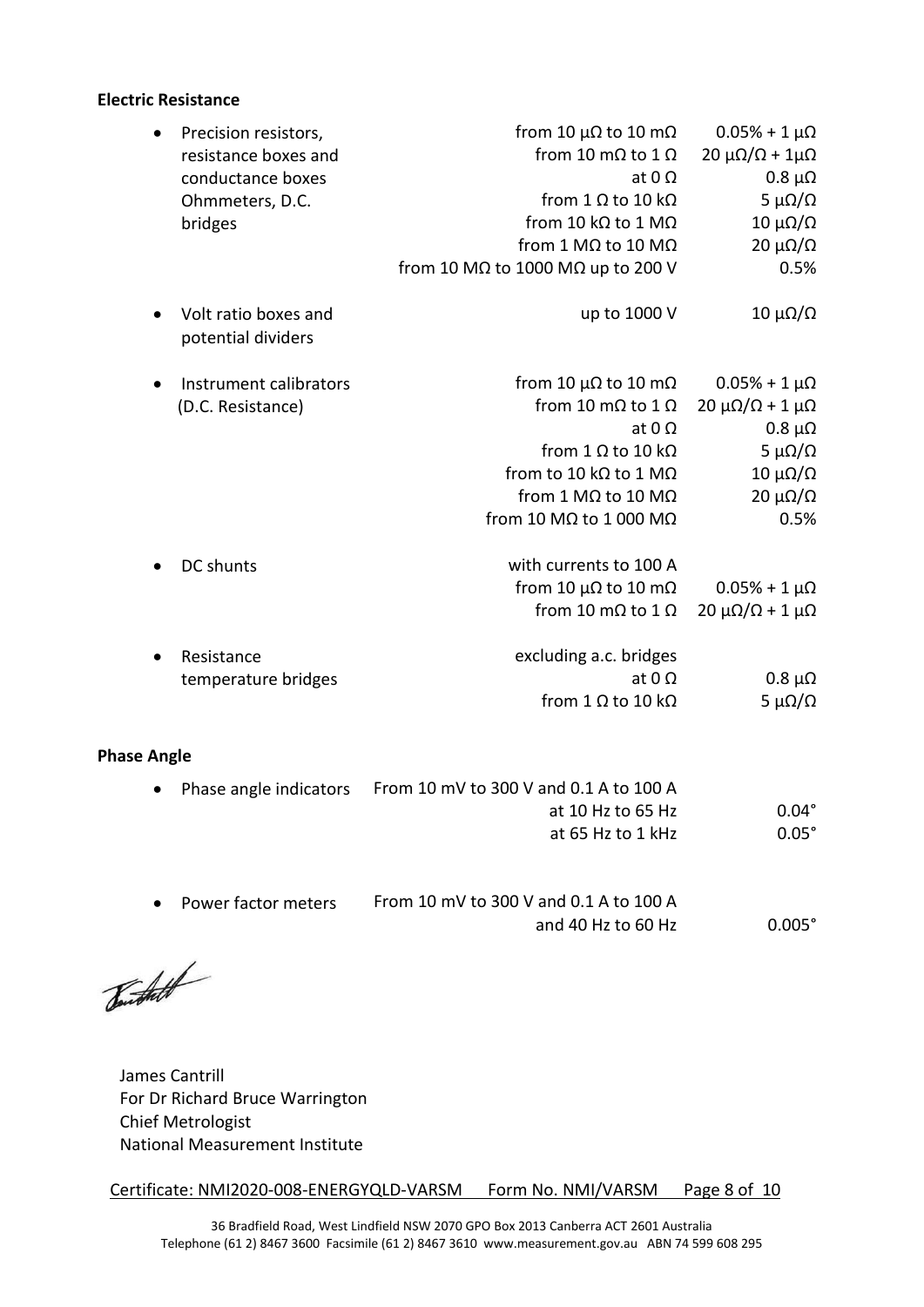#### **Signatories**

The following persons are the permitted signatories under this appointment:

| <b>Name</b>    | <b>Physical Quantity</b>                                                                                                                                   | Range                             |
|----------------|------------------------------------------------------------------------------------------------------------------------------------------------------------|-----------------------------------|
| Mr Rai Pippia  | Time, frequency, temperature,<br>electric current, potential difference<br>and electromotive force, power,<br>energy, electric resistance, phase<br>angle. | as per the scope of this schedule |
| Mr Robert Gold | Frequency, temperature, electric<br>current, potential difference and<br>electromotive force, and electric<br>resistance, phase angle.                     | as per the scope of this schedule |

#### **Statutory Conditions**

This appointment as a verifying authority for reference standards of measurement under regulation 73 of the *National Measurement Regulations 1999* (Cth) is subject to the conditions stated in regulation 77 of the *National Measurement Regulations 1999* (Cth) as amended. At the time of appointment regulation 77 contains the following conditions

- (a) That the authority participate in training, related to the performance of the duties of an authority, required by the Chief Metrologist;
- (b) That the authority report, as required by the Chief Metrologist, about its performance of its duties;
- (c) That the authority, and any responsible agent or employee of the authority, comply with the *National Measurement Act 1960* (Cth) and the *National Measurement Regulations 1999* (Cth) and any condition stated in the instrument of appointment.
- (d) That the authority comply with any determinations applying to the authority under regulation 20 of the *National Measurement Regulations 1999* (Cth).

Burthett

James Cantrill For Dr Richard Bruce Warrington Chief Metrologist National Measurement Institute

Certificate: NMI2020-008-ENERGYQLD-VARSM Form No. NMI/VARSM Page 9 of 10